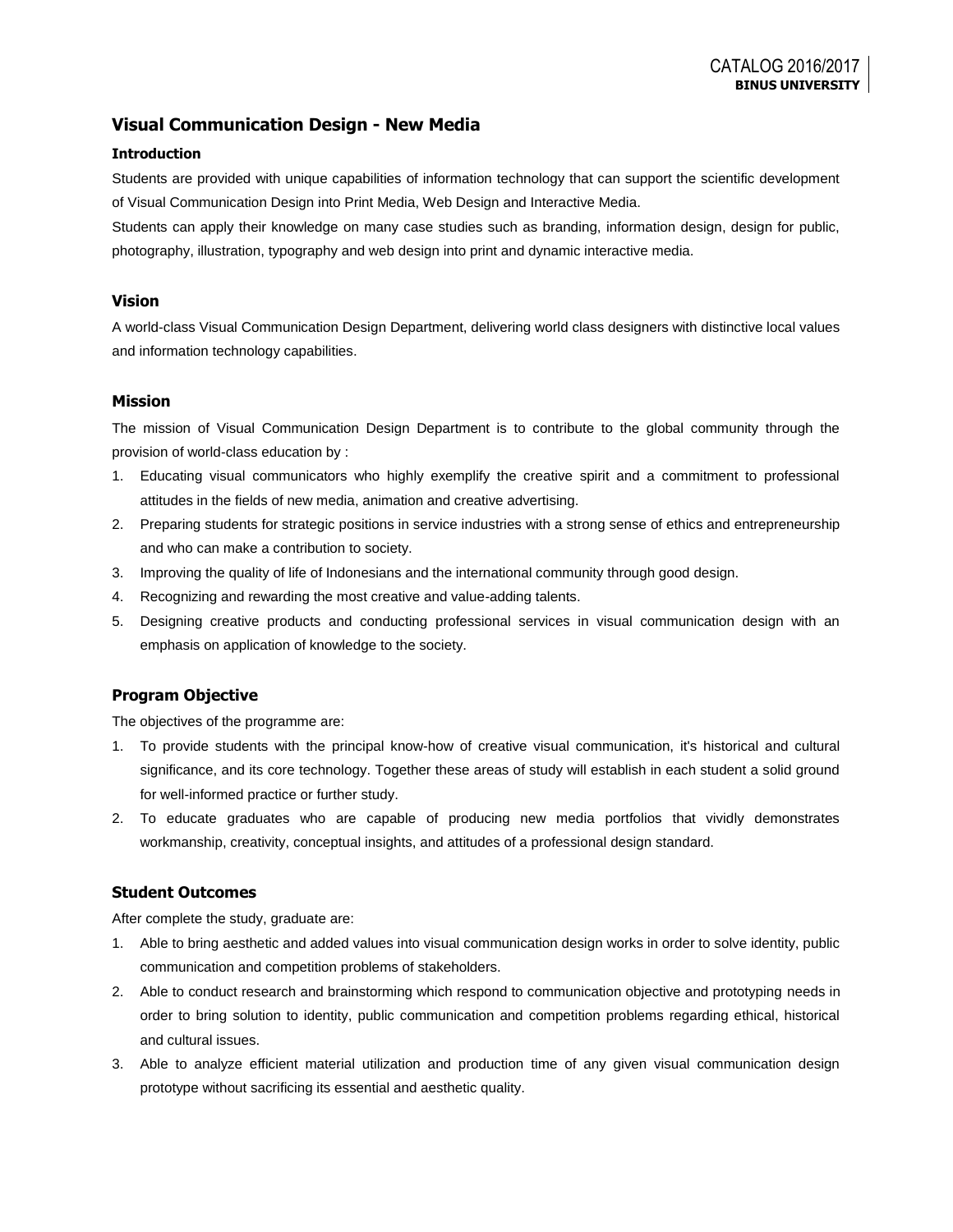- 4. Able to present multiple alternatives of visual communication design prototype either individually or as a team in oral, graphical or written form, with analog or digital medium effectively.
- 5. Able to design communicative works that set forth cultural values and local indigeneity as his / her national identity.
- 6. Able to plan a business model to be implemented within visual communication design expertise.
- 7. Able to utilize information technology and communication in supporting project's need and organizational performance.
- 8. Able to analyze visual communication problems & generate new media design solutions.

### **Prospective Career of the Graduates**

- 1. Graphic Design Studio
- 2. Publication Design
- 3. Branding Consultant
- 4. Illustrator
- 5. Photographer
- 6. Web Design and Development
- 7. Television and Broadcast Studio
- 8. Corporate & Retail Industry
- 9. Government Institutions
- 10. Inhouse Designer

### **Course Structure**

| <b>Sem</b>     | Code                                 | <b>Course Name</b>                                | <b>SCU</b>     | <b>Total</b> |
|----------------|--------------------------------------|---------------------------------------------------|----------------|--------------|
|                | CHAR6013                             | Character Building: Pancasila                     | 2              |              |
|                | <b>DSGN6165</b>                      | Western Art Review*                               | $\overline{2}$ |              |
|                | <b>DSGN6098</b>                      | <b>Color Theory</b>                               | 4              |              |
|                | <b>DSGN6101</b>                      | Design and Materials                              | 4              |              |
| 1              | <b>DSGN6166</b>                      | Eastern Art Review*                               | 3              | 20           |
|                | <b>DSGN6099</b>                      | Drawing I                                         | 3              |              |
|                |                                      | <b>English University Courses I</b>               |                |              |
|                | <b>ENGL6128</b>                      | English in Focus                                  | $\overline{2}$ |              |
|                | <b>ENGL6130</b>                      | English for Business Presentation                 | 2              |              |
|                | CHAR6014                             | Character Building: Kewarganegaraan               | 2              |              |
|                | <b>DSGN6104</b>                      | Typography I                                      | 3              |              |
|                | <b>DSGN6100</b>                      | Drawing II                                        | 3              |              |
|                | <b>DSGN7324</b>                      | Computer Graphic I                                | 3              |              |
|                | <b>DSGN7107</b>                      | Visual Communication Design I                     | 4              | 21           |
| $\overline{2}$ | <b>DSGN7132</b>                      | Photography I                                     | 3              |              |
|                | <b>LANG6061</b>                      | Indonesian                                        | 1              |              |
|                | <b>English University Courses II</b> |                                                   |                |              |
|                | <b>ENGL6129</b>                      | English Savvy                                     | $\mathfrak{p}$ |              |
|                | <b>ENGL6131</b>                      | <b>English for Written Business Communication</b> | $\overline{2}$ |              |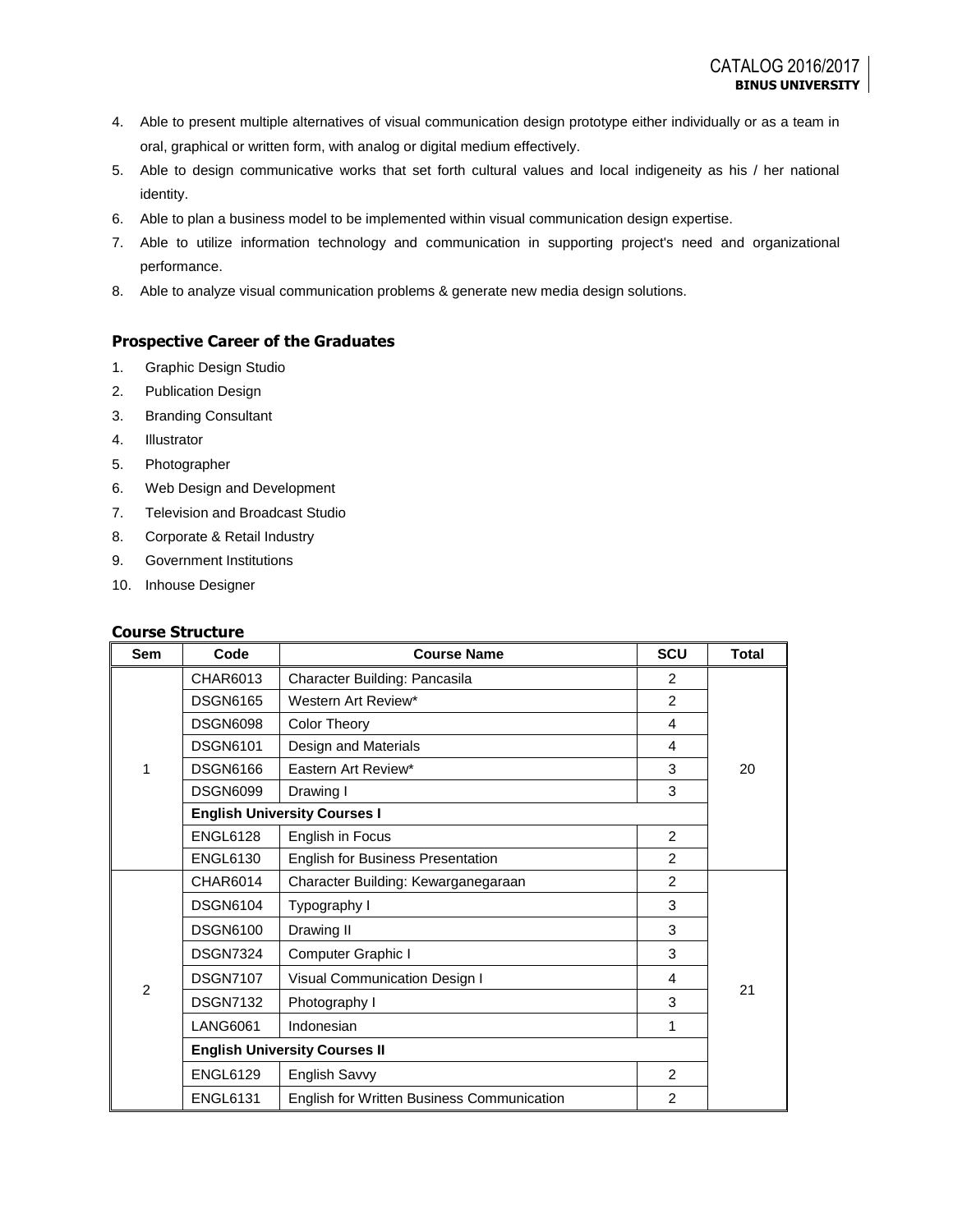| Sem            | Code                         | <b>Course Name</b>                         | <b>SCU</b>     | <b>Total</b> |  |  |  |
|----------------|------------------------------|--------------------------------------------|----------------|--------------|--|--|--|
|                | CHAR6015                     | Character Building: Agama                  | 2              |              |  |  |  |
|                | <b>DSGN6287</b>              | <b>Visual Communication Design Reviews</b> | $\overline{2}$ |              |  |  |  |
|                | <b>DSGN7133</b>              | Photography II                             | 3              |              |  |  |  |
| 3              | <b>DSGN7085</b>              | Typography II                              | 3              | 21           |  |  |  |
|                | <b>ENTR6003</b>              | Entrepreneurship I                         | $\overline{2}$ |              |  |  |  |
|                | <b>DSGN6265</b>              | Visual Communication Design II             | 6              |              |  |  |  |
|                | <b>DSGN7325</b>              | Computer Graphic II                        | 3              |              |  |  |  |
|                | <b>ARTS6015</b>              | Aesthetics                                 | $\overline{2}$ |              |  |  |  |
|                | <b>MDIA7012</b>              | New Media I*                               | 6              |              |  |  |  |
|                | <b>DSGN7326</b>              | <b>Illustration Design</b>                 | 3              |              |  |  |  |
| 4              | <b>DSGN7267</b>              | <b>Graphic Reproduction Methods I**</b>    | 3              | 24           |  |  |  |
|                | <b>DSGN8106</b>              | Typography III                             | $\overline{4}$ |              |  |  |  |
|                | <b>DSGN7288</b>              | Surface Packaging Design                   | 6              |              |  |  |  |
|                | <b>DSGN6263</b>              | Design Methods                             | 3              |              |  |  |  |
|                | <b>ENTR6004</b>              | Entrepreneurship II                        | 2              |              |  |  |  |
| 5              | <b>DSGN7269</b>              | <b>Graphic Reproduction Methods II**</b>   | 3              |              |  |  |  |
|                | <b>MDIA7013</b>              | New Media II*                              | 6              | 23           |  |  |  |
|                | <b>DSGN7126</b>              | <b>Guest Lecturer</b>                      | 3              |              |  |  |  |
|                | <b>DSGN7289</b>              | Visual Communication Design III            | 6              |              |  |  |  |
| 6              | <b>Enrichment Program I</b>  |                                            | 15             | 15           |  |  |  |
| $\overline{7}$ | <b>Enrichment Program II</b> |                                            | 16             | 16           |  |  |  |
| 8              | <b>DSGN6591</b>              | <b>Thesis</b>                              | 6              | 6            |  |  |  |
|                | <b>TOTAL CREDIT 146 SCU</b>  |                                            |                |              |  |  |  |

*\*) This course is delivered in English*

*\*\*) Entrepreneurship Embedded*

## **English University Courses:**

- -) *For 1st Semester : English University Courses I, student with score Binus University English Proficiency Test less than 500 will take English in Focus, and student with score test greater than or equal to 500 will take English for Business Presentation*
- -) *For 2nd Semester: English University Courses II, student with score Binus University English Proficiency Test less than 500 will take English Savvy, and student with score test greater than or equal to 500 will take English for Written Business Communication*

# **Enrichment Program I (6th Semester) & Enrichment Program II (7th Semester):**

-) *Student will take one of enrichment program tracks (off campus).*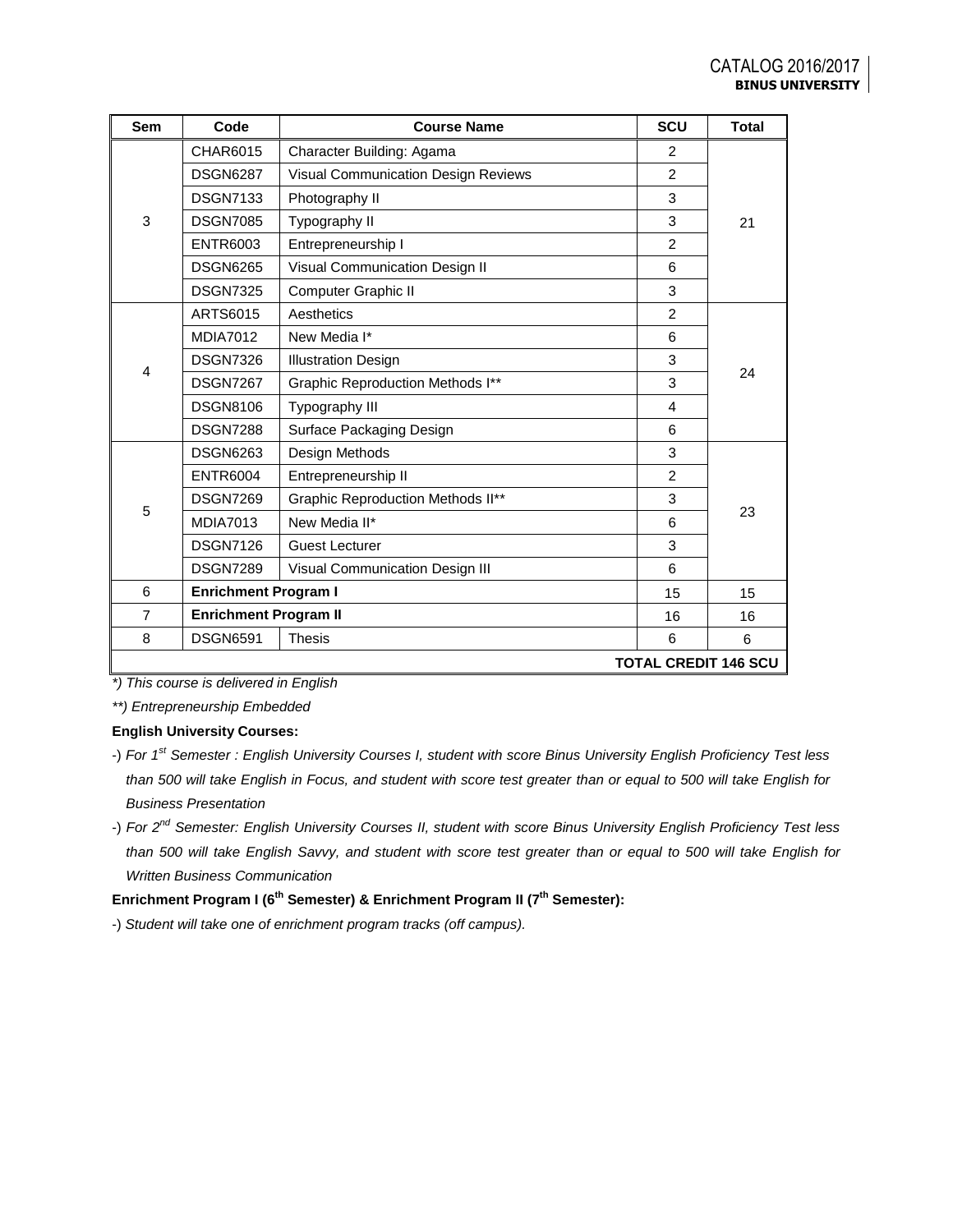# **Enrichment Track Scheme**

|              |   | Semester 6 |              |              |           |      |   |           | Semester 7  |           |           |      |
|--------------|---|------------|--------------|--------------|-----------|------|---|-----------|-------------|-----------|-----------|------|
| <b>Track</b> |   | <b>RS</b>  | <b>ENTR</b>  | <b>CD</b>    | <b>SA</b> | *etc |   | <b>RS</b> | <b>ENTR</b> | <b>CD</b> | <b>SA</b> | *etc |
|              | v |            |              |              |           |      | ν |           |             |           |           |      |
| ົ            |   | v          |              |              |           |      | ν |           |             |           |           |      |
| 3            |   |            | $\mathbf{v}$ |              |           |      | v |           |             |           |           |      |
|              |   |            |              | $\mathsf{v}$ |           |      | v |           |             |           |           |      |
| 5            |   |            |              |              | v         |      | v |           |             |           |           |      |

Notes:

| ı           | : Internship                 |
|-------------|------------------------------|
| <b>RS</b>   | : Research                   |
| <b>ENTR</b> | : Entrepreneurship           |
| CD          | : Community Development      |
| <b>SA</b>   | : Study Abroad               |
| *etc        | : Departement specific needs |

Notes:

Student can choose one of the available tracks

# **Enrichment Internship Track**

| Code                                                                                                                                             | <b>Course Name</b>                    | <b>SCU</b> | Total |  |  |
|--------------------------------------------------------------------------------------------------------------------------------------------------|---------------------------------------|------------|-------|--|--|
| <b>Enrichment Program I</b>                                                                                                                      |                                       |            |       |  |  |
| <b>DSGN6270</b>                                                                                                                                  | Project on NGO                        | 8          |       |  |  |
| <b>DSGN6271</b>                                                                                                                                  | Creative Process in Graphic Design I  | 4          | 15    |  |  |
| <b>DSGN6383</b>                                                                                                                                  | EES in industry I                     | 3          |       |  |  |
| <b>Enrichment Program II</b>                                                                                                                     |                                       |            |       |  |  |
| <b>DSGN6274</b>                                                                                                                                  | Project on Industry                   | 8          | 16    |  |  |
| <b>DSGN6275</b>                                                                                                                                  | Creative Process in Graphic Design II | 4          |       |  |  |
| <b>DSGN6277</b>                                                                                                                                  | EES in industry II                    | 4          |       |  |  |
| <b>Enrichment Program II:</b> (For student who doesn't choose Internship track in<br>semester 6, can take these following courses in semester 7) |                                       |            |       |  |  |
| <b>DSGN6274</b>                                                                                                                                  | Project on Industry                   | 8          | 16    |  |  |
| <b>DSGN6332</b>                                                                                                                                  | Creative Process in Graphic Design    | 4          |       |  |  |
| <b>DSGN6333</b>                                                                                                                                  | <b>EES</b> in industry                | 4          |       |  |  |

# **Enrichment Entrepreneurship Track**

| Code             | <b>Course Name</b>                                                     | <b>SCU</b> | Total |
|------------------|------------------------------------------------------------------------|------------|-------|
| $\vert$ ENTR6324 | <b>Business Start Up</b>                                               | 8          |       |
| $\vert$ ENTR6336 | Business Model & Validation for Design and Creative<br><b>Business</b> | 2          | 15    |
| $\vert$ ENTR6337 | Launching New Creative Business Venture                                |            |       |
| l ENTR6375       | EES in New Visual Communication Design Business                        | 3          |       |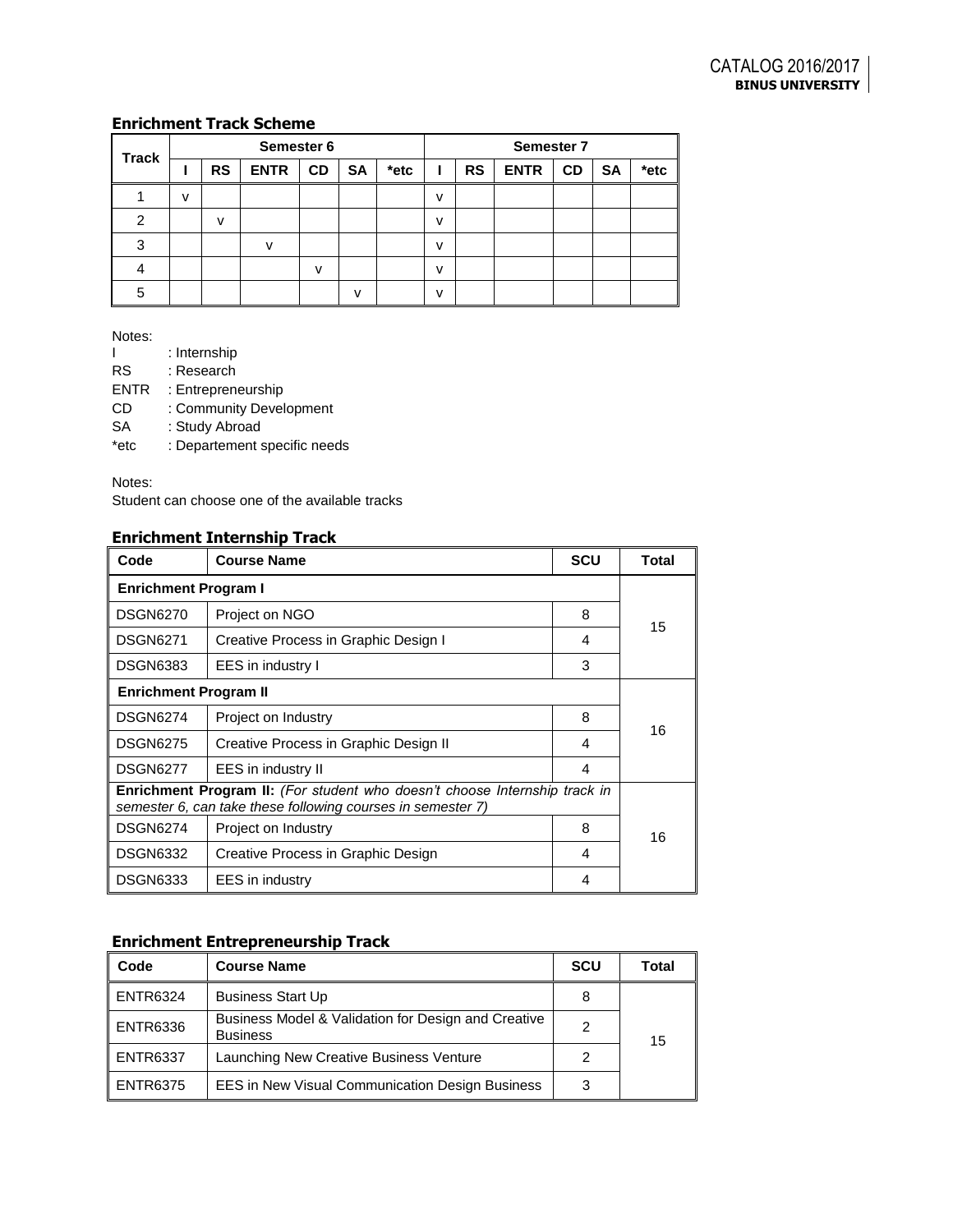## **Enrichment Research Track**

| Code            | <b>Course Name</b>                                            | <b>SCU</b> | Total |
|-----------------|---------------------------------------------------------------|------------|-------|
| <b>RSCH6274</b> | <b>Research Experience</b>                                    | 8          |       |
| <b>RSCH6250</b> | Scientific Writing in Visual Communication Design<br>Research | 4          | 15    |
| <b>RSCH6294</b> | Global EES in Visual Communication Design<br>Research         | 3          |       |

## **Enrichment Community Development Track**

| Code                 | <b>Course Name</b>                                              | <b>SCU</b> | Total |
|----------------------|-----------------------------------------------------------------|------------|-------|
| $\mathsf{COMDV6155}$ | Community Outreach Project Implementation                       |            |       |
| CMDV6171             | Visual Communication Project Design in Community<br>Outreach    | 4          | 15    |
| CMDV6199             | Employability and Entrepreneurial Skills in Design<br>Community |            |       |

## **Enrichment Study Abroad Track**

| Code     | <b>Course Name</b>                      | <b>SCU</b>    | <b>Total</b> |
|----------|-----------------------------------------|---------------|--------------|
|          | Elective courses list for study abroad* |               |              |
| GLOB6005 | Elective Course for Study Abroad 1      | 4             |              |
| GLOB6006 | Elective Course for Study Abroad 2      | 4             |              |
| GLOB6007 | Elective Course for Study Abroad 3      | 4             |              |
| GLOB6008 | Elective Course for Study Abroad 4      | 4             |              |
| GLOB6009 | Elective Course for Study Abroad 5      | $\mathcal{P}$ |              |
| GLOB6010 | Elective Course for Study Abroad 6      | 2             |              |
| GLOB6011 | Elective Course for Study Abroad 7      | 2             | 15           |
| GLOB6012 | Elective Course for Study Abroad 8      | $\mathcal{P}$ |              |
| GLOB6013 | Elective Course for Study Abroad 9      | $\mathcal{P}$ |              |
| GLOB6014 | Elective Course for Study Abroad 10     | 2             |              |
| GLOB6015 | Elective Course for Study Abroad 11     | 2             |              |
| GLOB6016 | Elective Course for Study Abroad 12     | $\mathcal{P}$ |              |
| GLOB6041 | Elective Course for Study Abroad 25     | 3             |              |
| GLOB6042 | Elective Course for Study Abroad 26     | 1             |              |

\*) Transferred courses will be transferred based on credit transfer policies on study program with total of 15 credits.

# **The Table of Prerequisite for New Media Program**

|                           | <b>Subject</b> | <b>Credits</b> | Sem |                 | <b>Prerequisite</b>             |  | Sem I |
|---------------------------|----------------|----------------|-----|-----------------|---------------------------------|--|-------|
|                           |                |                |     | <b>DSGN7107</b> | Visual Communication Design I   |  |       |
| <b>DSGN6591</b><br>Thesis |                |                | 8   | <b>DSGN6265</b> | Visual Communication Design II  |  |       |
|                           |                | 6              |     | <b>DSGN7289</b> | Visual Communication Design III |  |       |
|                           |                |                |     | <b>DSGN7288</b> | Surface Packaging Design        |  |       |

Students should pass Visual Communication Design I-III, and Surface Packaging Design with a minimum Grade is C